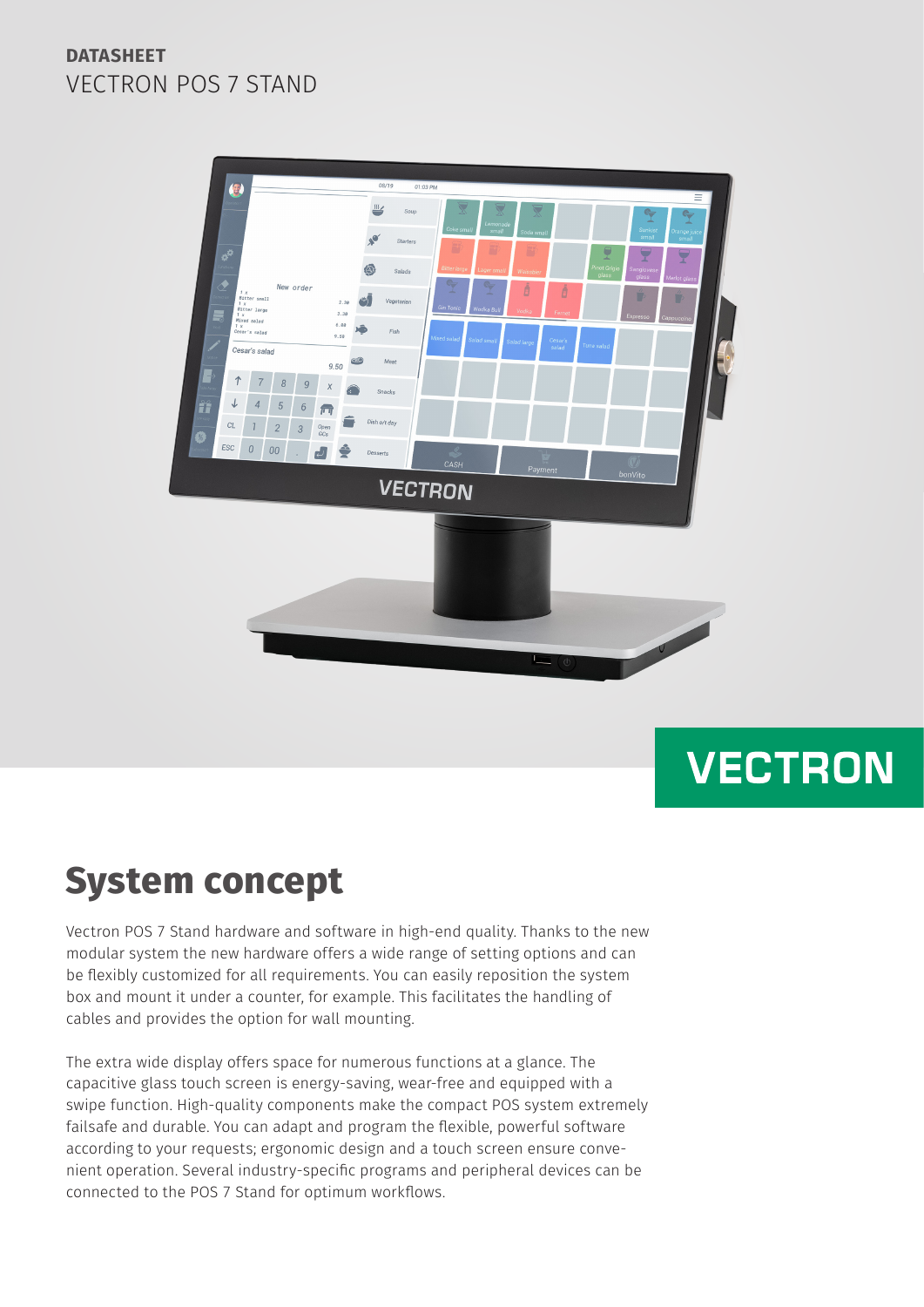**Hardware Technical data of the Vectron POS 7 Stand POS system**

| Display diagonal       | 396 mm (15.6")                                                     |
|------------------------|--------------------------------------------------------------------|
| Display type           | TFT-LCD                                                            |
| Display lighting       | LED backlight                                                      |
| Display size (active)  | 344 x 193.5mm                                                      |
| Display resolution     | 1920 x 1080 Pixel (Full HD)                                        |
| <b>Colours</b>         | 262K colors (RGB 6-bit)                                            |
| Input                  | Touch screen (projective-capacitive)                               |
| Housing and stand      | Coated metal and plastic                                           |
| <b>Processor</b>       | Intel Celeron 3965U                                                |
| <b>Main memory</b>     | 4 GB DDR4                                                          |
| <b>Mass storage</b>    | 128 GB SSD Module                                                  |
| <b>Network</b>         | 10/100/1000 BASE-T; Ethernet                                       |
| <b>USB ports</b>       | 2x USB 3.0 Typ C, 2x USB 3.0, 3x USB 2.0 (1 of which at the front) |
| Serial ports           | 2x DB9 (Powered RS232) (COM1 5V, COM2 5V)                          |
| <b>LAN port</b>        | 1x RJ45                                                            |
| Cash drawer port       | 1x RJ11                                                            |
| Display port           | 2x FeDP                                                            |
| Loudspeaker            | Integrated loudspeaker                                             |
| Power supply           | Power supply POS 7 Stand                                           |
| Power consumption      | 24 W max.                                                          |
|                        | 17.2 W in normal mode without external appliances                  |
|                        | 1.9 W in standby mode                                              |
| Temperature            | storage: -20 to 60 °C                                              |
|                        | operation: 0 to 35 °C                                              |
|                        | humidity: 20 to 85 %, non condensing                               |
| Dimensions (W x H x D) | ca. 376 x 375 x 200 mm (depending on tilt angle)                   |
| Weight                 | ca. 3.9 kg                                                         |
| Certified              | FCC Class A, CE Mark Class A, LVD                                  |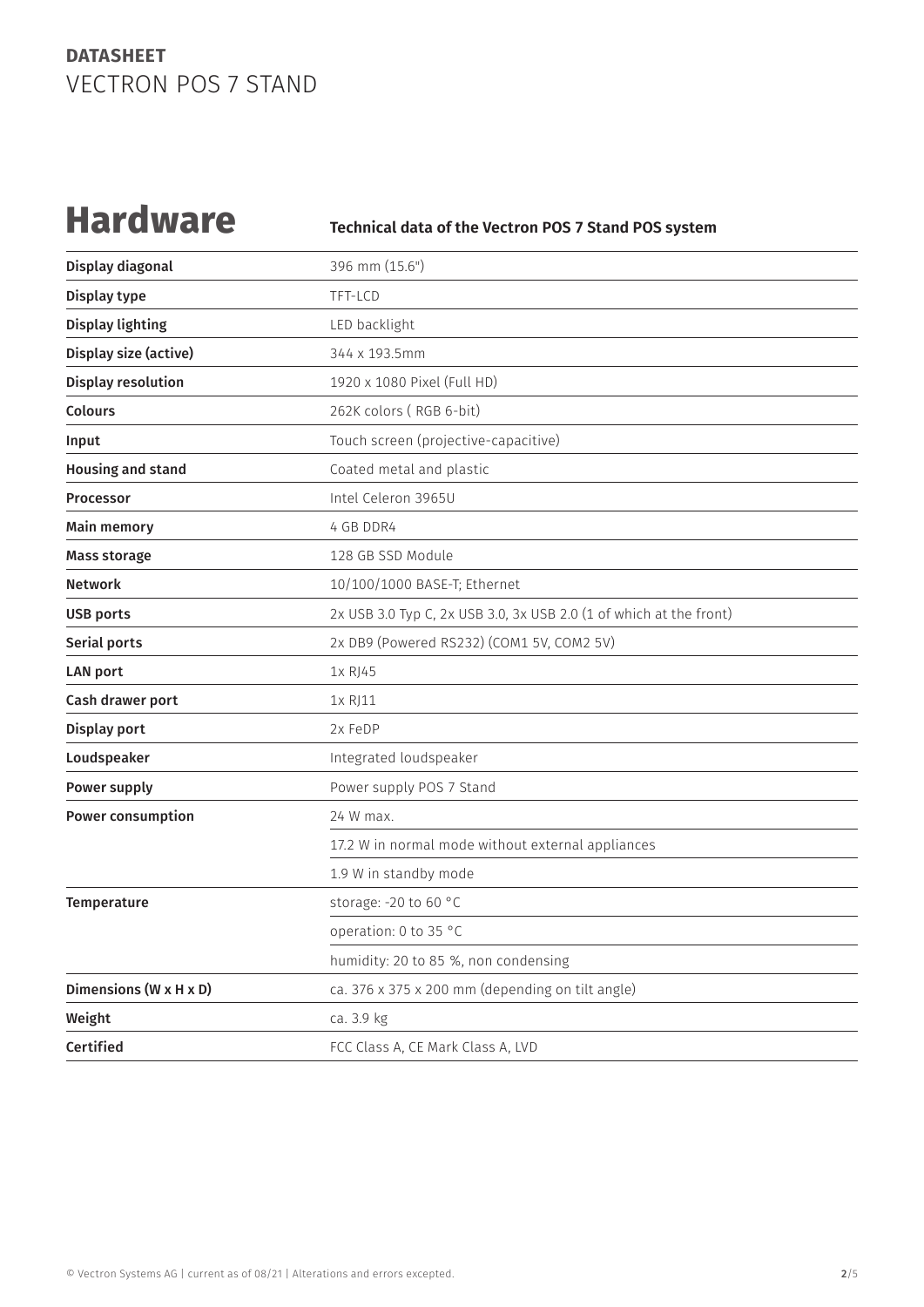## **Hardware Technical data of the power supply POS 7**

|                          | 90 Watt                              | <b>120 Watt</b>          |
|--------------------------|--------------------------------------|--------------------------|
| Input voltage            | 100 to 240 V alternating voltage     |                          |
| Output voltage           | + 19 V direct voltage                |                          |
| <b>Output current</b>    | max. 4.74 A                          | max. 6,32 A              |
| Output power             | max. 90 W                            | max. 120 W               |
| Power consumption (idle) | 0.07 W                               | 0.21 W                   |
| <b>Temperature</b>       | storage: -20 to 85 °C                | storage: $-30$ bis 80 °C |
|                          | operation: 0 to 40 °C                | operation: 0 bis 40 °C   |
| Humidity                 | operation: 8 to 90 %, non condensing |                          |
| Dimensions (W x H x D)   | $127 \times 30.5 \times 51$ mm       | 131,7 x 25,8 x 69,6 mm   |
| Weight                   | 320 g                                | 400 g                    |
| Certified                | CE, UL                               |                          |

## **Software Technical data of the Vectron POS software**

| <b>PLUs</b>                           | 1.000.000*                                                                                                                                                                                                             |
|---------------------------------------|------------------------------------------------------------------------------------------------------------------------------------------------------------------------------------------------------------------------|
| <b>Departments</b>                    | 65,535*                                                                                                                                                                                                                |
| <b>Operators</b>                      | $2,000*$                                                                                                                                                                                                               |
| <b>GC/Customer memory</b>             | 65,535*                                                                                                                                                                                                                |
| Cash registers per network            | $200*$                                                                                                                                                                                                                 |
| Printers per network                  | $100*$                                                                                                                                                                                                                 |
| Graphic user interface                | Gesture recognition (swipe) for fast navigation                                                                                                                                                                        |
|                                       | Use of own images and icons also with transparency channel                                                                                                                                                             |
|                                       | Predefined high-resolution fonts                                                                                                                                                                                       |
| myVectron                             | Cloud-based myVectron services; integrated customer loyalty tools (e.g.<br>individual campaigns, automatic processing of collection points, discount<br>campaigns, vouchers)                                           |
| Special features of the Light variant | All the server functions of the POS 7 Stand Light can be used exclusively with a<br>mobile Vectron POS system. Server is always the POS 7 Stand Light.                                                                 |
|                                       | The use of mobile or hybrid Vectron POS systems in this type of network<br>is limited to a maximum of 10 mobile POS systems, i.e. together with the<br>POS 7 Stand Light you can enter max. 11 POS systems in network. |
|                                       | Apart from receiving programming updates, the POS 7 Stand Light connects only<br>to a mobile Vectron POS system.                                                                                                       |
|                                       | Peripheral use is possible within the existing scope.                                                                                                                                                                  |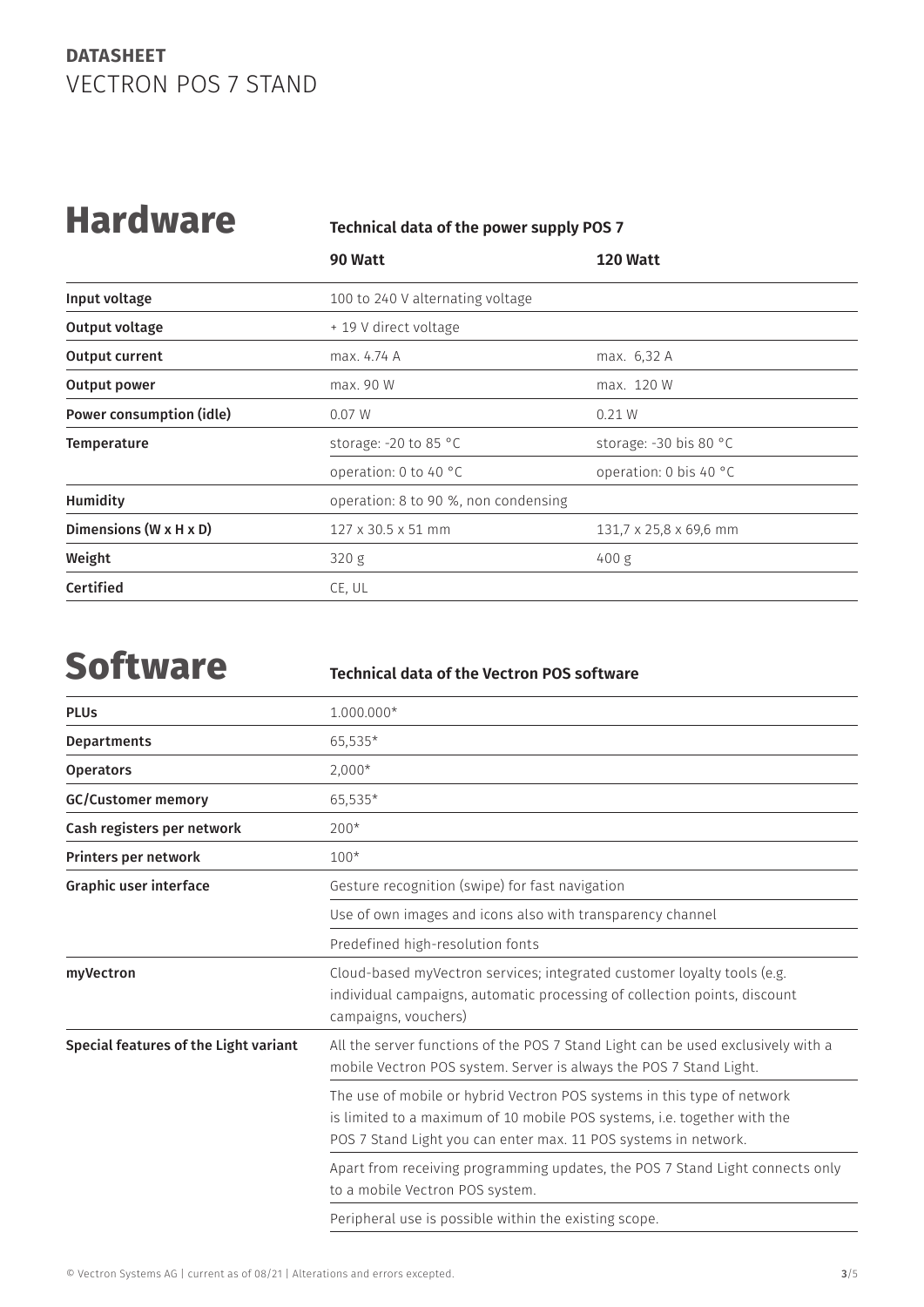Upgrade to a normal POS 7 Stand is possible by purchasing the corresponding upgrade license.

\* Theoretical maximum values, which can only obtained with special programmiung and optimum hardware equipment. The available functions also depend on the software version used and the programming of the POS system. Contact your Vectron specialist retailer for assessment/realization of your actual demands.

## **Scope of**  delivery

| <u>uetivel y</u>            | <b>Vectron POS 7 Stand</b>                                                                                               |
|-----------------------------|--------------------------------------------------------------------------------------------------------------------------|
| <b>Standard shipment</b>    | Vectron POS 7 Stand POS system                                                                                           |
|                             | Power supply POS 7 incl. power cable                                                                                     |
|                             | Operator lock L1 POS 7 (Dallas standard lock) with four operator keys, mounting<br>to both sides of the display possible |
|                             | Vectron POS software with licence                                                                                        |
|                             | Security and installation instructions                                                                                   |
|                             | Dispatch box                                                                                                             |
| <b>Optional accessories</b> | Operator lock L2 POS 7 (iButton Magnet)                                                                                  |
|                             | Customer display C11 POS 7                                                                                               |
|                             | Scanner S1 POS 7                                                                                                         |
|                             | Plastic spudger POS 7                                                                                                    |
|                             | Drawer multiplexer POS 7                                                                                                 |
|                             | Serial cable                                                                                                             |